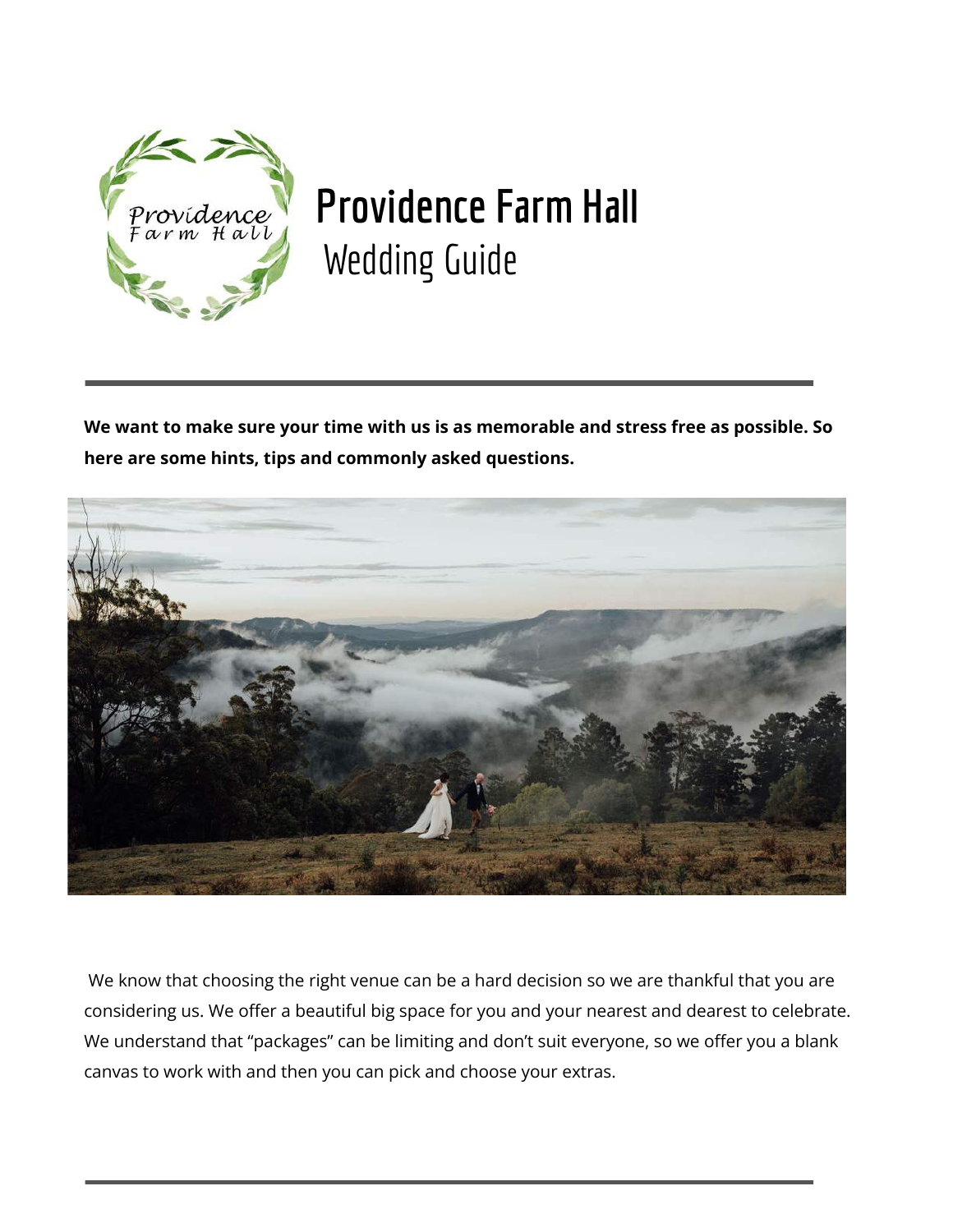

## **HALL FACILITIES & POWER**

The hall was built in 1948 but has had a few small face lifts over the years. So no need to stress, we might have rustic charm but we do also have running water, electricity and toilets. We even have three phase power! If you have a vendor looking at using a lot of power (ovens or maybe you're going all out on sound and lighting) we have an outdoor three phase plug and an indoor plug.

# **TOILETS**

Our hall has both men's and women's toilets located inside. The women's toilets have three cubicles and two hand basins and the men's have a urinal, one toilet cubicle and one hand basin. No need to hire toilets.

#### **KITCHEN**

The kitchen is very basic but has plenty of bench space for food preparation. There are two stainless steel benches and a sink. We do have refrigeration available as well; there are three household kitchen fridges, two commercial drinks fridges. We've easily fit drinks for 150 people in these fridges, no worries. We also have a bath tub you can hire. It is perfect for filling with ice and putting your drinks in for your guests to help themselves before and during the ceremony before the bar opens.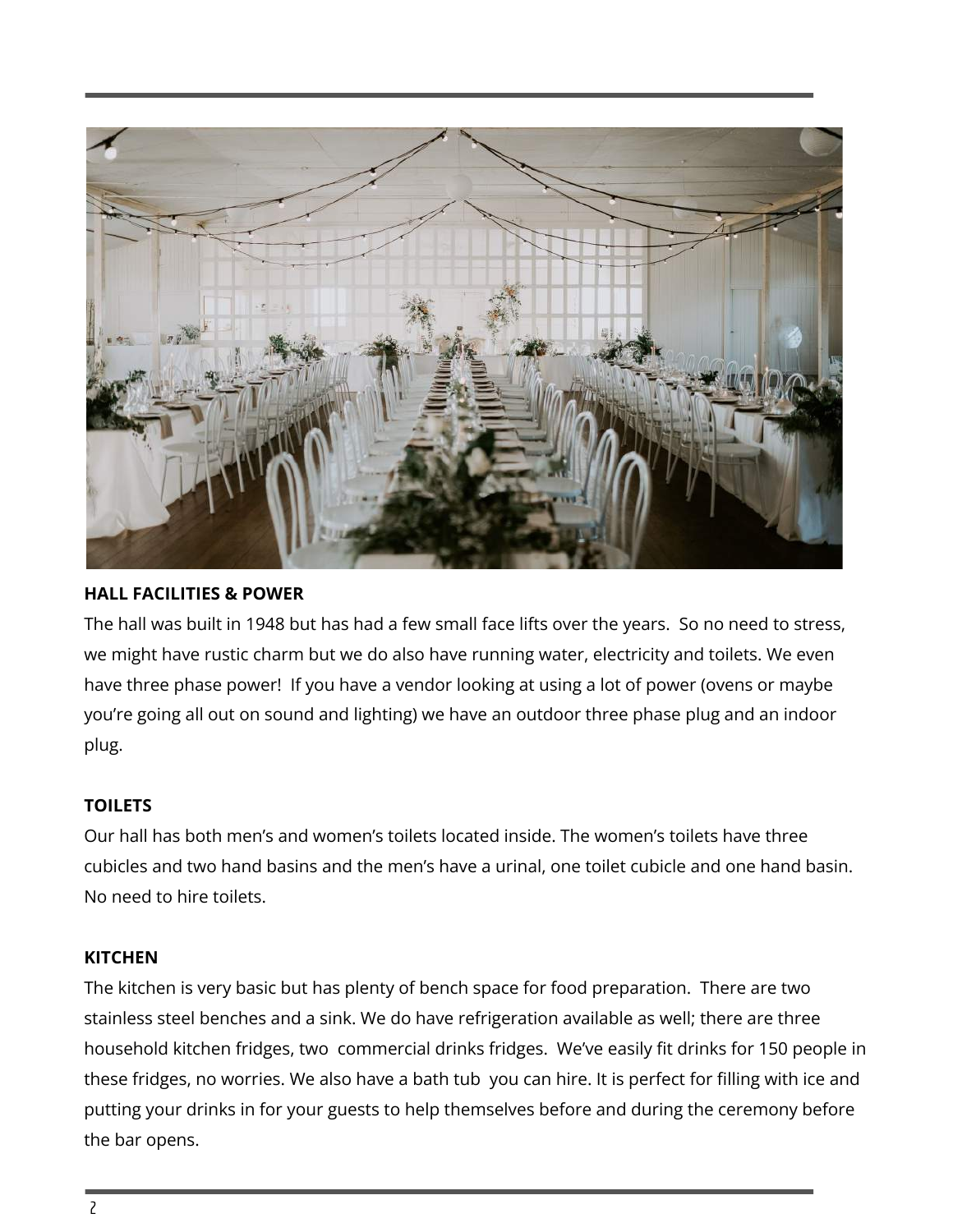

#### **CONFETTI**

Providence Farm Hall only allows flower petals and leaves as confetti. As we are a working dairy farm we want to protect our animals from getting sick from eating any other confetti. Other biodegradable confetti like rice confetti becomes slippery when stuck to shoes and damages our beautiful wooden floors so we appreciate you choosing to use flowers or leaves as your confetti.

# **CATERING**

We recommend hiring a catering company that can supply you with all your cups, cutlery, crockery and cooking needs. The hall does not have an oven or stove top so you need to ensure the company you choose has its own cooking facilities and own COVID plan. We highly recommend food trucks. There is plenty of space and level enough ground for food trucks and we have seen them be a great success in the past. We do ask that you let us know who your caterers are once you have booked them so we can pass on a few little extra rules for catering.

#### **DRINKS & ALCOHOL**

We offer a Bar Package (included in your hire) where we serve your drinks and look after all your glassware needs (including cleaning). *For more information on our bar package check out our "Providence Farm Hall - Hire & Packages" document.*

#### **DANCE FLOOR**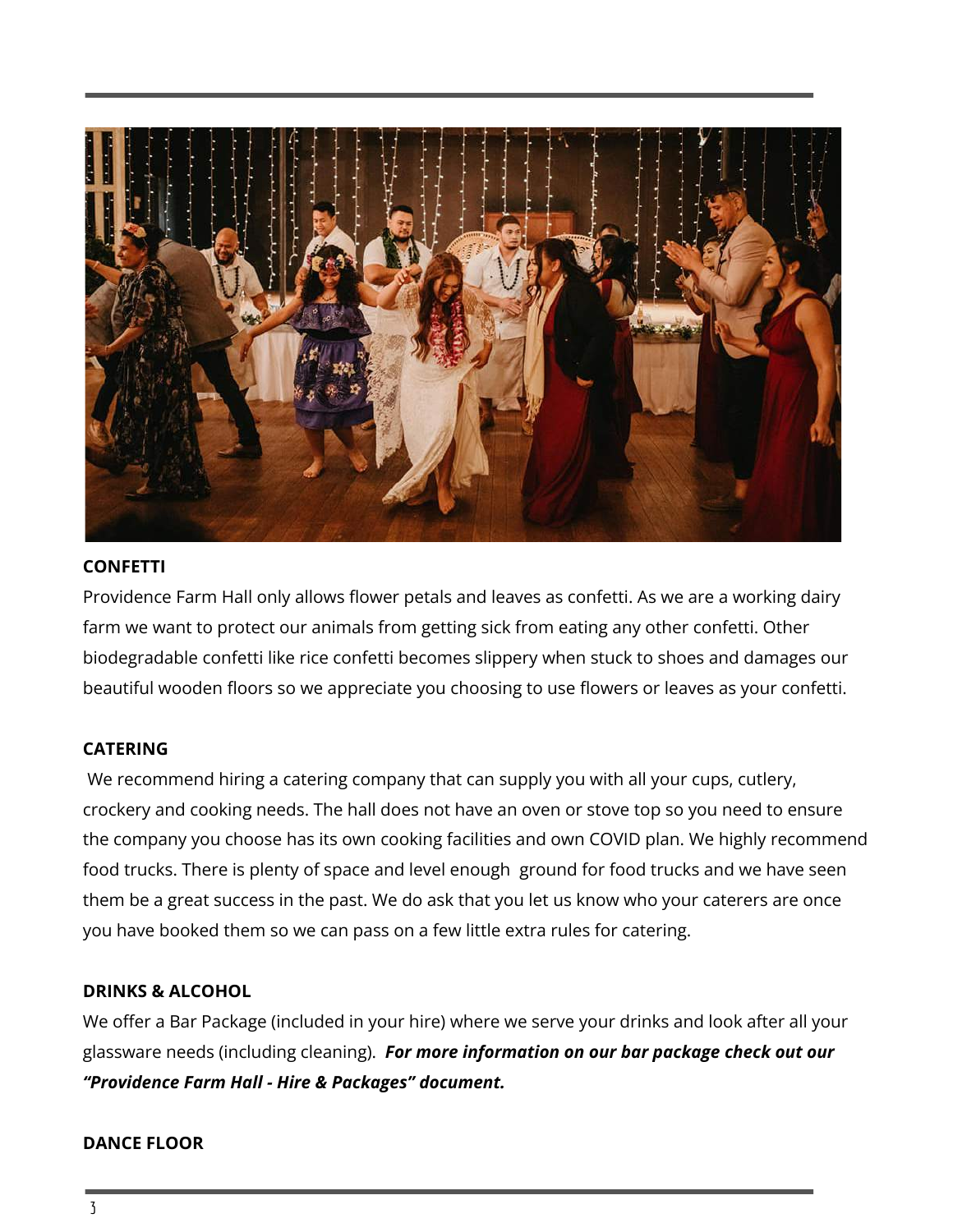The hall was originally built to have the biggest and best dance floor in the shire and it is still going strong. The floor is made from crows ash timber which makes a perfect dance floor, no need to hire a floating dance floor. It has been used for hundreds of local bush dances, ballroom dances and even ballet rehearsals. We find that most parties move inside after the sun sets and the temperature drops quite a bit so it's best to set up a dance floor inside.

## **STAGE**

If you are planning on having live entertainment we have a stage. We even have three-phase power!! The stage is a space that has also been used as a place for the bridal table or a photo booth.



#### **OUTDOOR FACILITIES**

Why wouldn't you want to be outside with those views? The paddock at the doorstep of the hall is the perfect place for an outdoors ceremony and lawn games. Often people will have their ceremony outside with the view or the trees as their backdrop. We would recommend thinking about extra lighting if you are planning to be outside at night. Also consider the temperature at night. We are situated 563 meters above sea level so it does get cold during the night even in Summer! Remember to remind your guests to bring a jacket all year round.

#### **FIRE PITS**

We are happy for you to have one small fire if weather and fire bans permit. Please check in with us on the day, our family are all involved in the local Rural Fire Brigade. We also ask that you use a raised fire pit on the pavers provided. The pavers are placed in the perfect spot to protect the fire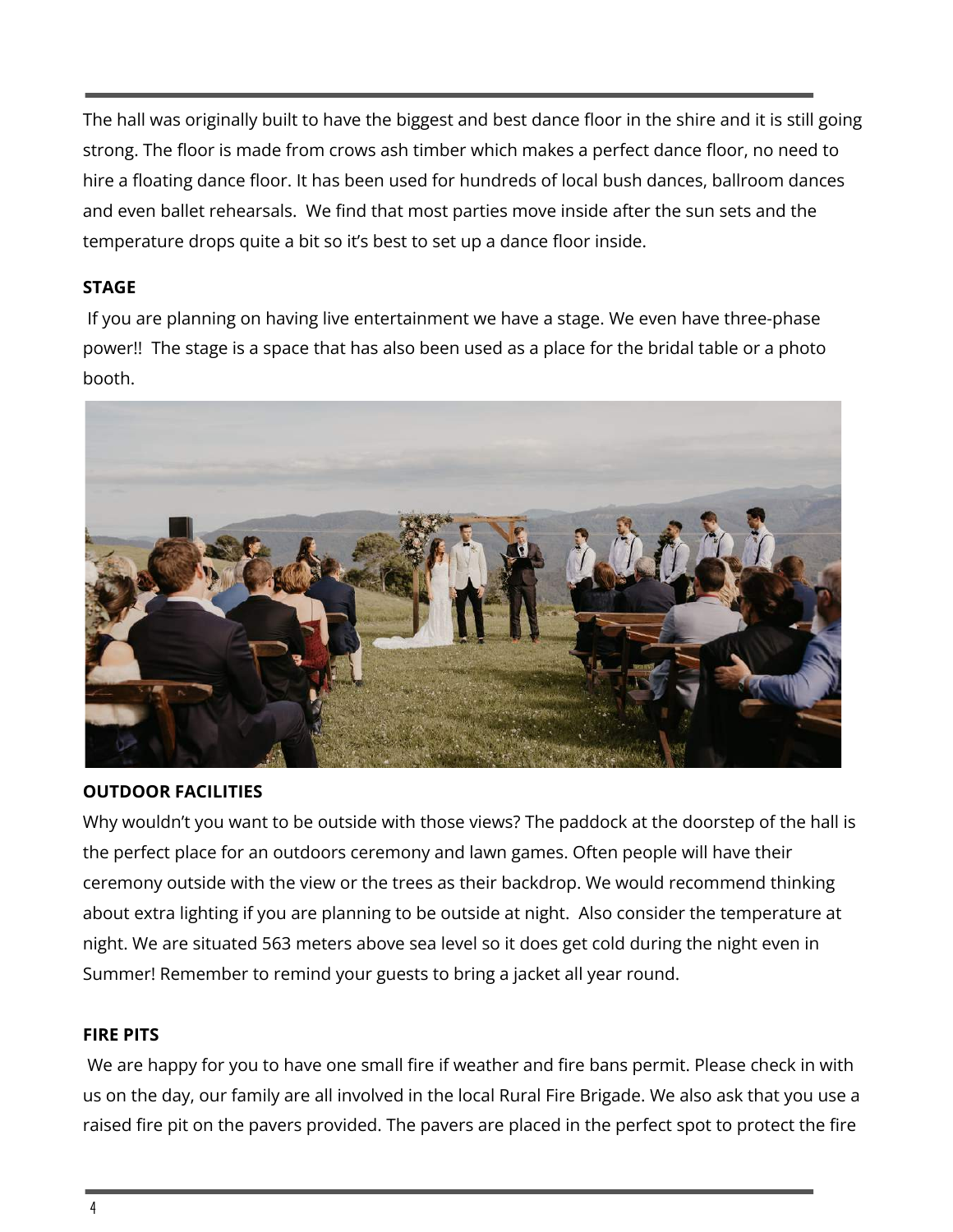from the wind and protect our grass from any heat damage. We do not allow fire pits to be placed anywhere else in the paddock. We also have a firepit available for hire.

## **PARKING**

There are parking facilities on the right side of the hall where we regularly mark approximately 42 car parks. As well as there being space to park on the road front, if needed we also own the surrounding property so we are open to letting you use nearby paddocks if required. You will just need to let us know at least one month before your wedding. With larger events we would recommend asking someone to facilitate parking to minimise stress for your guests or hiring a bus company.



#### **DECORATING**

Look up! We have rows of warm fairy lights on the roof that stay up all year round. There are also twelve regular lights that are on dimmers so you can get the lighting just right! If you are bringing any extra lighting we recommend bringing a few extra extension cords and power boards to make sure you can put everything exactly where you want them.

# **HANGING DECORATIONS**

We ask that you are respectful of our hall. We have recently hand painted the hall for the first time in 40 years so we ask that you **do not put staples or nails in our walls.** If you take a moment you will notice there are quite a few nails and things already in the walls ready for you to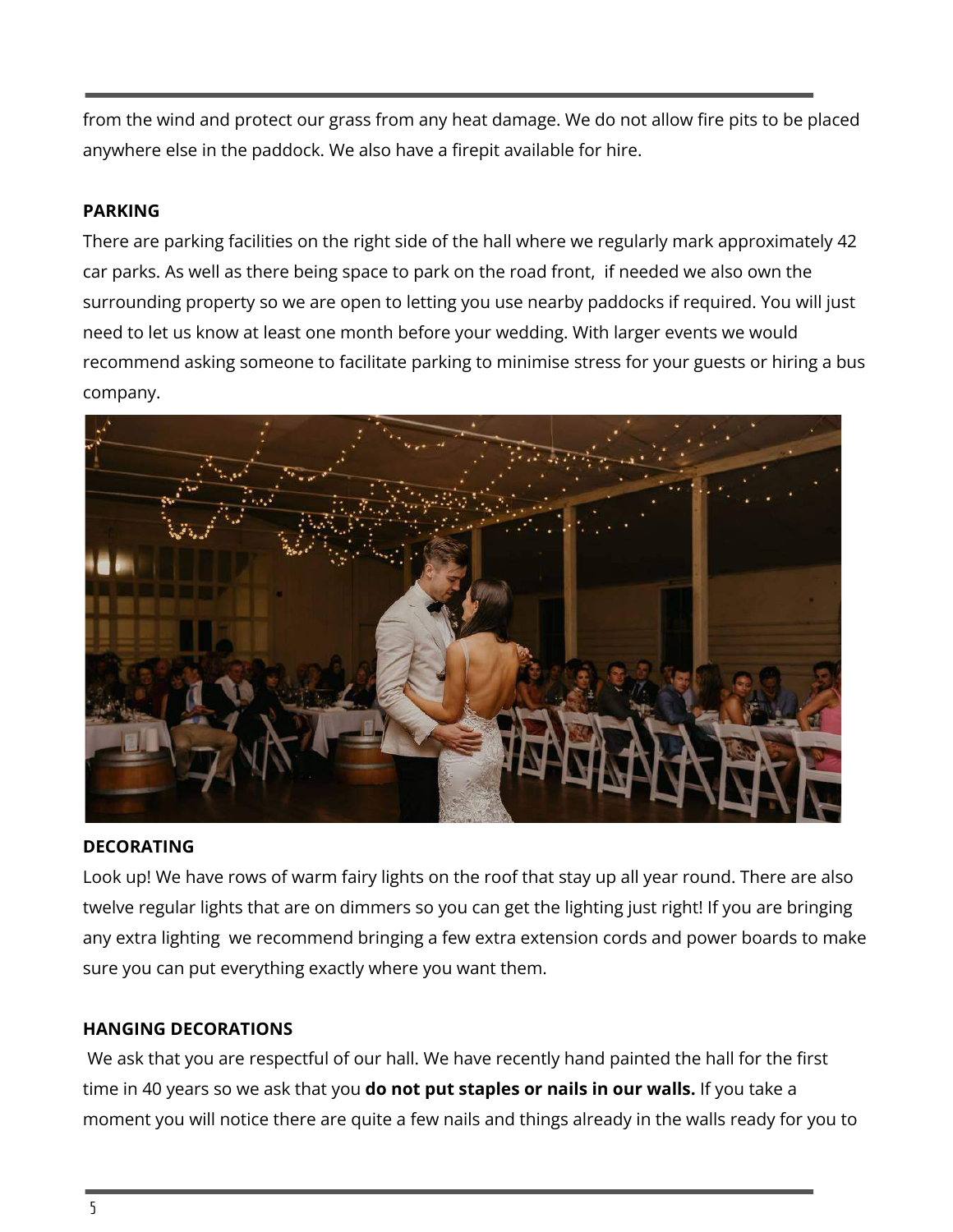use. If you are looking for stylists of furniture and decor hire we have a few suggestions on our website under vendors.

## **SET UP & CLEAN UP**

Hire a wedding planner or stylist to get things done or if you want that personal touch make sure you have a good crew of people to help get everything done with minimal stress. We allow drop off of equipment and decorations the afternoon before your booking anytime after 1pm. We recommend passing on all of our contact details to all of your vendors so they can ask us all the nitty gritty questions directly.

As part of your hire we do include a cleaning service. What does that mean? All of your belongings and hired equipment must be removed by checkout at 1am. If any of your vendors are required to pick up the next day, pick up must be before 12 pm. If you require a pick up after 12 pm please get in contact with us. Extra fees may apply. All rubbish must be put in the wheelie bins provided (1 recycling and 1 waste council bin), any extra rubbish must be taken with you off the premises. We will do the rest! We sweep, mop and wipe down the surfaces and the bathrooms so you don't have to get your hands dirty. Please note we do reserve the right to charge extra if we have to clean up excess mess (eg. vomit, damage to property etc.).